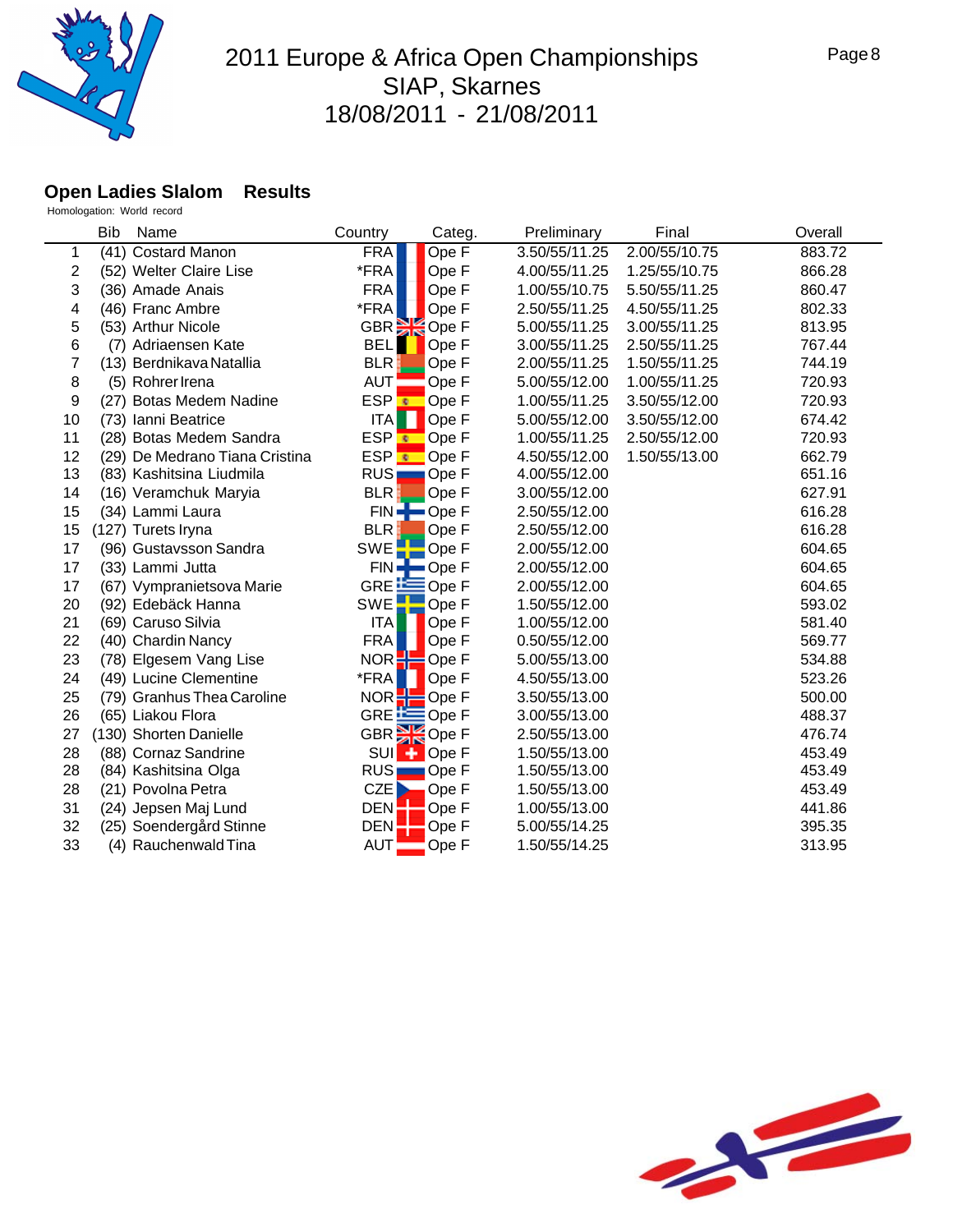

#### **Open Men Slalom Results**

|                | <b>Bib</b> | Name                      | Country          | Categ.                    | Preliminary   | Final         | Overall |
|----------------|------------|---------------------------|------------------|---------------------------|---------------|---------------|---------|
| 1              |            | (22) Sedlmajer Adam       | CZE              | Ope M                     | 1.00/58/10.25 | 1.50/58/10.25 | 887.76  |
| $\overline{2}$ |            | (55) Asher William        |                  | GBR <sup>S</sup> Ope M    | 0.50/58/10.25 | 1.00/58/10.25 | 877.55  |
| 3              |            | (20) Odvarko Daniel       | CZE              | Ope M                     | 4.00/58/10.75 | 4.50/58/10.75 | 826.53  |
| 4              |            | (68) Allais Carlo         | *ITA             | Ope M                     | 3.00/58/10.75 | 4.50/58/10.75 | 826.53  |
| 5              |            | (56) Campbell Glenn       |                  | Ope M                     | 2.00/58/10.75 | 3.50/58/10.75 | 806.12  |
| 6              |            | (61) Winter Fred          |                  | *GBR SOPE M<br>GBR SOPE M | 4.00/58/10.75 | 3.00/58/10.75 | 816.33  |
| 7              |            | (45) Faisy Jean Baptiste  | *FRA             | Ope M                     | 2.00/58/10.75 | 3.00/58/10.75 | 795.92  |
| 8              |            | (89) Halt Frederic        | <b>SUI</b>       | Ope M                     | 4.00/58/10.75 | 2.00/58/10.75 | 816.33  |
| 9              |            | (126) Luzzeri Matteo      | <b>ITA</b>       | Ope M                     | 2.00/58/10.75 | 1.00/58/10.75 | 775.51  |
| 9              |            | (62) Schipner Bojan       | <b>GER</b>       | Ope M                     | 2.00/58/10.75 | 1.00/58/10.75 | 775.51  |
| 11             |            | (42) Desboyaux Franck     | FRA              | OpeM                      | 1.50/58/10.75 | 1.00/58/10.75 | 765.31  |
| 12             |            | (35) Ronkko Pietari       |                  | FIN-Ope M                 | 2.00/58/10.75 | 4.00/58/11.25 | 775.51  |
| 13             |            | (91) Bartalsky Martin     |                  | SVK <b>D</b> Ope M        | 0.50/58/10.75 |               | 744.90  |
| 14             |            | (54) Asher Thomas         |                  | GBR <sup>3</sup> Ope M    | 5.00/58/11.25 |               | 714.29  |
| 14             |            | (18) Kolman Martin        | CZE <sub>D</sub> | Ope M                     | 5.00/58/11.25 |               | 714.29  |
| 16             |            | (87) Collot Jeremie       | SUI              | Ope M<br>٠                | 4.00/58/11.25 |               | 693.88  |
| 16             |            | (2) Köstenberger Claudio  | <b>AUT</b>       | Ope M                     | 4.00/58/11.25 |               | 693.88  |
| 18             |            | (72) Degasperi Thomas     | *ITA             | Ope M                     | 3.50/58/11.25 |               | 683.67  |
| 18             |            | (94) Efverström Johan     | SWE              | Ope M                     | 3.50/58/11.25 |               | 683.67  |
| 18             |            | (75) Napolitano Davide    | <b>ITA</b>       | Ope M                     | 3.50/58/11.25 |               | 683.67  |
| 21             |            | (47) Laval Boris          | *FRA             | Ope M                     | 3.00/58/11.25 |               | 673.47  |
| 21             |            | (11) Stadlbaur Clint      | <b>BEL</b>       | Ope M                     | 3.00/58/11.25 |               | 673.47  |
| 23             |            | (12) Beliakou Herman      | <b>BLR</b>       | Ope M                     | 2.50/58/11.25 |               | 663.27  |
| 23             |            | (44) Duvernoy Guillaume   | <b>FRA</b>       | Ope M                     | 2.50/58/11.25 |               | 663.27  |
| 23             |            | (30) Morros Peyri Ivan    | ESP              | Ope M                     | 2.50/58/11.25 |               | 663.27  |
| 26             |            | (77) Bjornoe Ole-Johan    | NOR              | Ope M                     | 2.00/58/11.25 |               | 653.06  |
| 26             |            | (70) D'Alberto Lorenzo    | <b>ITA</b>       | Ope M                     | 2.00/58/11.25 |               | 653.06  |
| 26             |            | (98) Vikström Oskar       | SWE              | Ope M<br>--               | 2.00/58/11.25 |               | 653.06  |
| 29             |            | (14) Deviatovski Oleg     | BLR              | Ope M                     | 1.50/58/11.25 |               | 642.86  |
| 29             |            | (90) Stadlbaur Benjamin   | SUI<br>۰         | Ope M                     | 1.50/58/11.25 |               | 642.86  |
| 31             |            | (31) Noguera Vergés Lluís | ESP <sup></sup>  | Ope M                     | 1.25/58/11.25 |               | 637.76  |
| 32             |            | (57) Critchley Stephen    |                  | GBR <sup>3</sup> Ope M    | 4.00/58/12.00 |               | 571.43  |
| 32             |            | (86) Sukhotin Dmitry      |                  | RUS Ope M                 | 4.00/58/12.00 |               | 571.43  |
| 34             |            | (10) Graux Basile         | <b>BEL</b>       | Ope M                     | 3.00/58/12.00 |               | 551.02  |
| 34             |            | (80) Hvaara Tobias        | NOR <sub>2</sub> | Ope M                     | 3.00/58/12.00 |               | 551.02  |
| 34             |            | (6) Swoboda Matthias      | <b>AUT</b>       | Ope M                     | 3.00/58/12.00 |               | 551.02  |
| 37             |            | (81) Teigen Richard       |                  | $NOR -$ Ope M             | 1.50/58/12.00 |               | 520.41  |
| 38             |            | (97) Linden Lasse         | SWE              | $\blacksquare$ Ope M      | 0.50/58/12.00 |               | 500.00  |
| 39             |            | (85) Ryanzin Vladimir     | <b>RUS</b>       | Ope M                     | 5.00/58/13.00 |               | 469.39  |
| 40             |            | (3) Partl Daniel          | <b>AUT</b>       | Ope M                     | 1.50/58/13.00 |               | 397.96  |

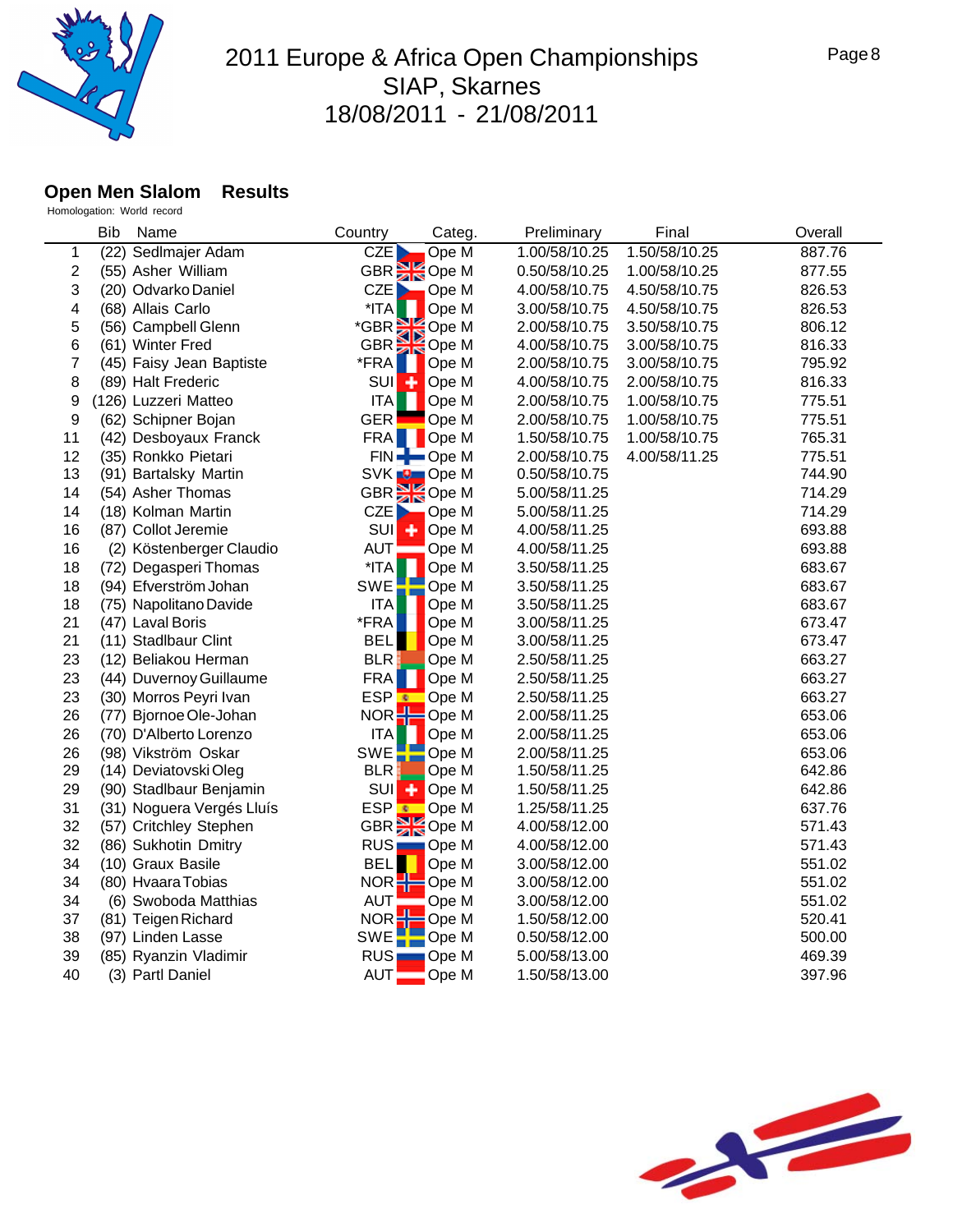

### **Open Ladies Tricks Results**

|    | Bib<br>Name                    | Country            | Categ.                  | Preliminary | Final | Overall |
|----|--------------------------------|--------------------|-------------------------|-------------|-------|---------|
|    | (49) Lucine Clementine         | *FRA               | Ope F                   | 8620        | 9490  | 1106.06 |
| 2  | (39) Cambray Iris              | *FRA               | Ope F                   | 9340        | 9340  | 1088.58 |
| 3  | (13) Berdnikava Natallia       | <b>BLR</b>         | Ope F                   | 8720        | 9210  | 1073.43 |
| 4  | (37) Aynaud Marion             | *FRA               | Ope F                   | 8260        | 8440  | 983.68  |
| 5  | (16) Veramchuk Maryia          | <b>BLR</b>         | Ope F                   | 7200        | 7750  | 903.26  |
| 6  | (69) Caruso Silvia             | <b>ITA</b>         | Ope F                   | 7710        | 7530  | 898.60  |
|    | (41) Costard Manon             | <b>FRA</b>         | Ope F                   | 6600        | 6840  | 797.20  |
| 8  | (36) Amade Anais               | <b>FRA</b>         | Ope F                   | 6520        | 6290  | 759.91  |
| 9  | (40) Chardin Nancy             | <b>FRA</b>         | Ope F                   | 6590        | 5950  | 768.07  |
| 10 | (82) Churakova Tatiana         | <b>RUS</b>         | Ope F                   | 7440        | 5500  | 867.13  |
| 11 | (127) Turets Iryna             | <b>BLR</b>         | Ope F                   | 6370        | 4670  | 742.42  |
| 12 | (29) De Medrano Tiana Cristina | ESP <mark>-</mark> | Ope F                   | 6040        | 4250  | 703.96  |
| 13 | (7) Adriaensen Kate            | <b>BEL</b>         | Ope F                   | 5570        |       | 649.18  |
| 14 | (34) Lammi Laura               |                    | $FIN -$ Ope F           | 5210        |       | 607.23  |
| 15 | (84) Kashitsina Olga           | <b>RUS</b>         | Ope F                   | 4250        |       | 495.34  |
| 16 | (4) Rauchenwald Tina           | <b>AUT</b>         | Ope F                   | 3950        |       | 460.37  |
| 17 | (95) Francke Lisa              | <b>SWE</b>         | Ope F                   | 3380        |       | 393.94  |
| 18 | (21) Povolna Petra             | CZE                | Ope F                   | 2970        |       | 346.15  |
| 19 | (130) Shorten Danielle         |                    | GBR <sup>36</sup> Ope F | 2960        |       | 344.99  |
| 20 | (33) Lammi Jutta               |                    | FIN-Ope F               | 2700        |       | 314.69  |
| 21 | (67) Vympranietsova Marie      |                    | GRE EQpe F              | 2450        |       | 285.55  |
| 22 | (25) Soendergård Stinne        | DEN <sup>1</sup>   | Ope F                   | 2380        |       | 277.39  |
| 23 | (65) Liakou Flora              |                    | GRE EOpe F              | 2090        |       | 243.59  |
| 24 | (78) Elgesem Vang Lise         |                    | NOR <b>D</b> Ope F      | 2070        |       | 241.26  |

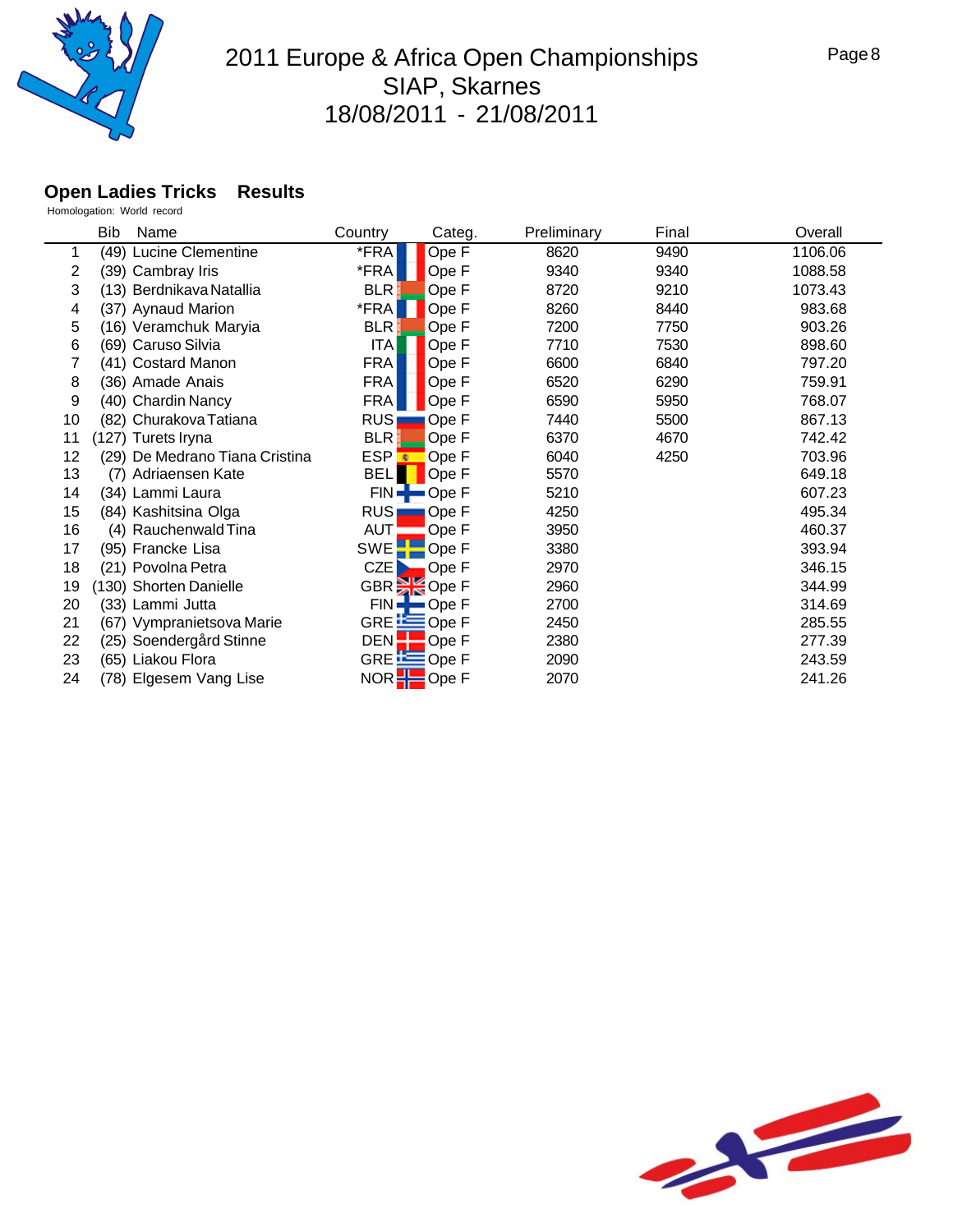

#### **Open Men Tricks Results**

|    | Bib<br>Name               | Country                              | Categ.      | Preliminary | Final | Overall |
|----|---------------------------|--------------------------------------|-------------|-------------|-------|---------|
| 1  | (17) Zhatrnasek Aliaksei  | <b>BLR</b>                           | Ope M       | 10910       | 11720 | 1003.42 |
| 2  | (48) Le Forestier Nicolas | *FRA                                 | Ope M       | 10570       | 11370 | 973.46  |
| 3  | (51) Poteau Alexandre     | *FRA                                 | Ope M       | 10510       | 11140 | 953.77  |
| 4  | (14) Deviatovski Oleg     | <b>BLR</b>                           | Ope M       | 10240       | 10980 | 940.07  |
| 5  | (9) Fortamps Olivier      | <b>BEL</b>                           | Ope M       | 9700        | 10730 | 918.66  |
| 6  | (18) Kolman Martin        | CZE                                  | Ope M       | 9830        | 10360 | 886.99  |
| 7  | (12) Beliakou Herman      | <b>BLR</b>                           | Ope M       | 10160       | 10210 | 874.14  |
| 8  | (42) Desboyaux Franck     | <b>FRA</b>                           | Ope M       | 10010       | 9110  | 857.02  |
| 9  | (22) Sedlmajer Adam       | CZE                                  | Ope M       | 9080        | 8840  | 777.40  |
| 10 | (38) Ballon Pierre        | FRA                                  | Ope M       | 8620        | 8300  | 738.01  |
| 11 | (91) Bartalsky Martin     |                                      | SVK O Ope M | 7390        | 8260  | 707.19  |
| 12 | (31) Noguera Vergés Lluís |                                      | ESP CDe M   | 8710        | 6270  | 745.72  |
| 13 | (10) Graux Basile         | <b>BEL</b>                           | Ope M       | 7370        |       | 630.99  |
| 14 | (57) Critchley Stephen    |                                      | GBR SOpe M  | 7260        |       | 621.58  |
| 15 | (20) Odvarko Daniel       | CZE                                  | Ope M       | 6900        |       | 590.75  |
| 16 | (19) Kolman Zdenek        | <b>CZE</b>                           | Ope M       | 6120        |       | 523.97  |
| 17 | (98) Vikström Oskar       | SWE                                  | Ope M       | 5810        |       | 497.43  |
| 18 | (54) Asher Thomas         |                                      | GBR Ope M   | 5780        |       | 494.86  |
| 19 | (86) Sukhotin Dmitry      | RUS                                  | Ope M       | 5440        |       | 465.75  |
| 20 | (70) D'Alberto Lorenzo    | $\overline{ \mathsf{T} \mathsf{A} }$ | Ope M       | 5420        |       | 464.04  |
| 21 | (85) Ryanzin Vladimir     | RUS <sup>1</sup>                     | Ope M       | 5030        |       | 430.65  |
| 22 | (62) Schipner Bojan       | <b>GER</b>                           | Ope M       | 4160        |       | 356.16  |
| 23 | (6) Swoboda Matthias      | <b>AUT</b>                           | Ope M       | 3090        |       | 264.55  |
| 24 | (2) Köstenberger Claudio  | AUT                                  | Ope M       | 2660        |       | 227.74  |
| 25 | (3) Partl Daniel          | AUT                                  | Ope M       | 1090        |       | 93.32   |
| 26 | (71) D'Alberto Matteo     | TA                                   | Ope M       | 750         |       | 64.21   |

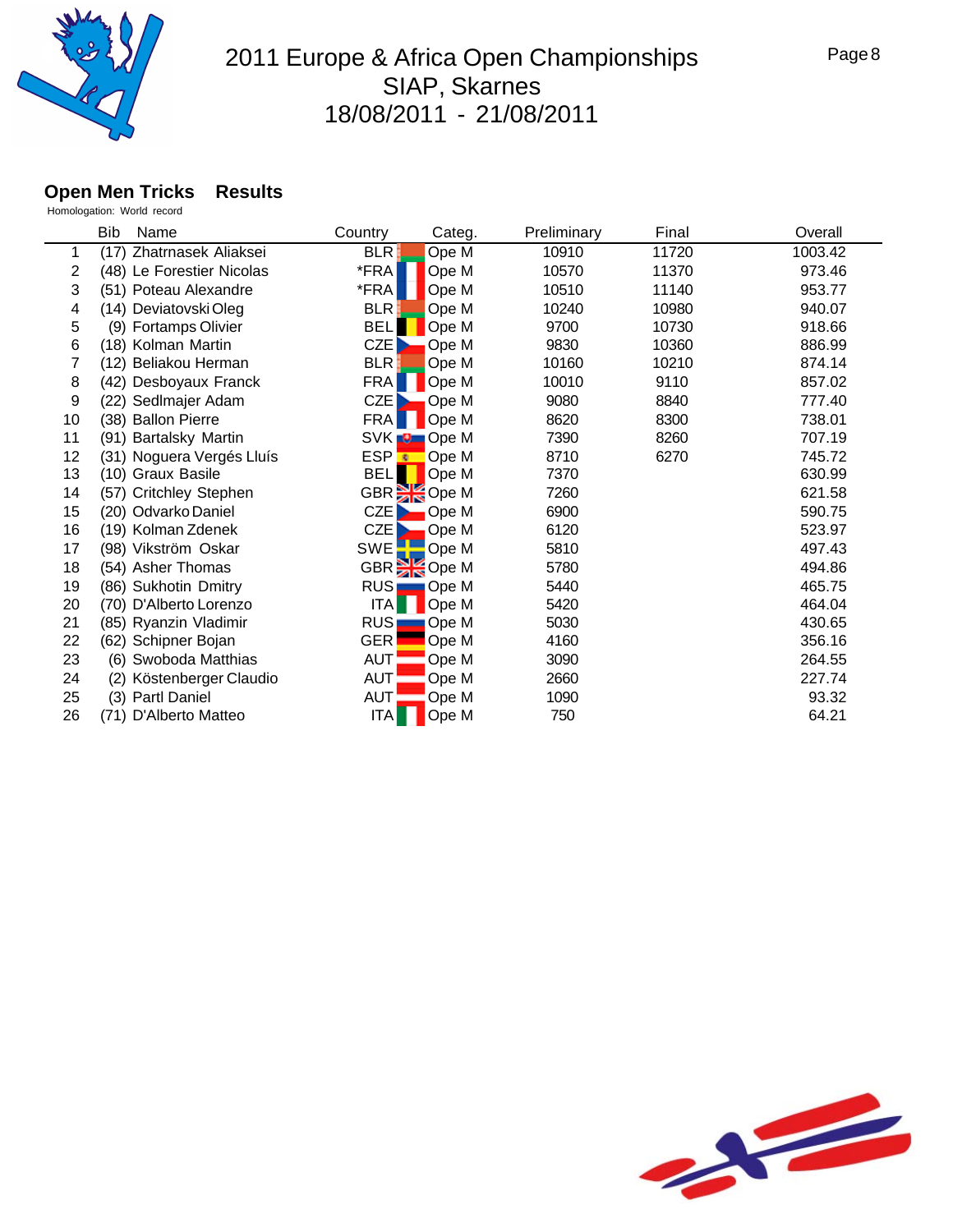

#### **Open Ladies Jump Results**

|    | Bib<br>Name               | Country     | Categ.              | Preliminary       | Final | Overall |
|----|---------------------------|-------------|---------------------|-------------------|-------|---------|
|    | (13) Berdnikava Natallia  | <b>BLR</b>  | Ope F               | 53.7m             | 52.9m | 1095.52 |
| 2  | (127) Turets Iryna        | <b>BLR</b>  | Ope F               | 51.3m             | 50.7m | 1023.88 |
| 3  | (24) Jepsen Maj Lund      | <b>DEN</b>  | Ope F               | 50.5 <sub>m</sub> | 49.6m | 1000.00 |
| 4  | (84) Kashitsina Olga      | <b>RUS</b>  | Ope F               | 49.5m             | 49.3m | 970.15  |
| 5  | (7) Adriaensen Kate       | <b>BELI</b> | Ope F               | 48.9m             | 48.9m | 952.24  |
| 6  | (67) Vympranietsova Marie |             | GRE ES Ope F        | 50.6m             | 48.4m | 1002.99 |
|    | (49) Lucine Clementine    | *FRA        | Ope F               | 48.2m             | 48.3m | 934.33  |
| 8  | (41) Costard Manon        | <b>FRA</b>  | Ope F               | 49.6m             | 47.9m | 973.13  |
| 9  | (33) Lammi Jutta          | FIN         | Ope F               | 49.6m             | 46.0m | 973.13  |
| 10 | (4) Rauchenwald Tina      | AUT         | Ope F               | 48.1m             |       | 928.36  |
| 11 | (36) Amade Anais          | <b>FRA</b>  | Ope F               | 46.7m             |       | 886.57  |
| 12 | (25) Soendergård Stinne   | <b>DEN</b>  | Ope F               | 46.4m             |       | 877.61  |
| 13 | (40) Chardin Nancy        | <b>FRA</b>  | Ope F               | 45.7m             |       | 856.72  |
| 14 | (95) Francke Lisa         | SWE         | Ope F               | 45.6m             |       | 853.73  |
| 15 | 130) Shorten Danielle     |             | GBR <b>SE</b> Ope F | 44.3m             |       | 814.93  |
| 16 | (16) Veramchuk Maryia     | <b>BLR</b>  | Ope F               | 44.1m             |       | 808.96  |
| 17 | (21) Povolna Petra        | CZE         | Ope F               | 38.1m             |       | 629.85  |
| 18 | (96) Gustavsson Sandra    | SWE         | Ope F               | 35.9m             |       | 564.18  |
| 19 | (78) Elgesem Vang Lise    | NOR         | 'Ope F              | 33.2m             |       | 483.58  |

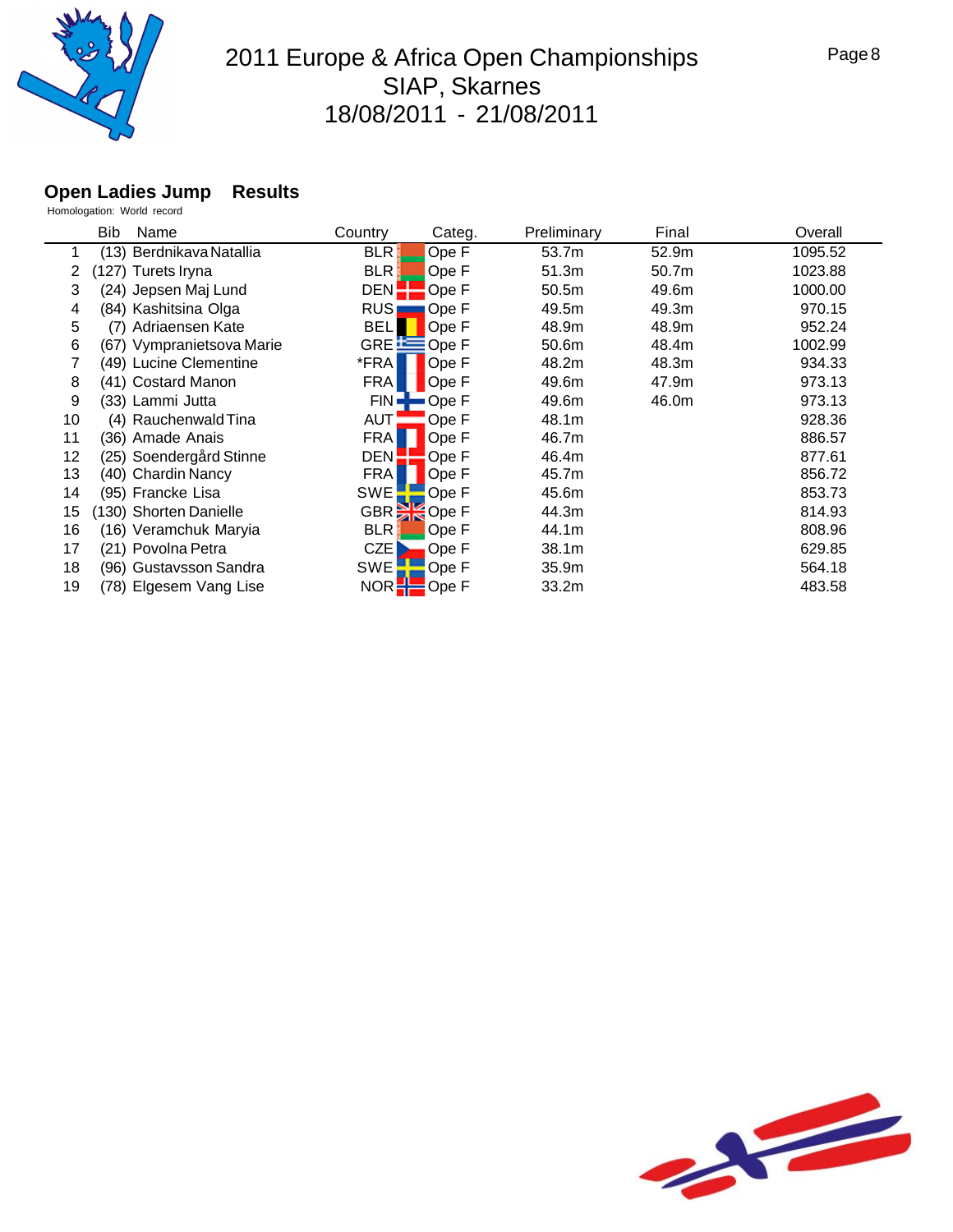

### **Open Men Jump Results**

|                | Bib<br>Name               | Country               | Categ.                  | Preliminary                 | Final | Overall |
|----------------|---------------------------|-----------------------|-------------------------|-----------------------------|-------|---------|
| 1              | (57) Critchley Stephen    |                       | GBR Ope M               | 60.8m                       | 66.0m | 957.94  |
| $\overline{2}$ | (85) Ryanzin Vladimir     |                       | RUS Ope M               | 61.8m                       | 63.4m | 897.20  |
| 3              | (54) Asher Thomas         |                       | GBR <sup>3</sup> Ope M  | 62.1m                       | 62.5m | 876.17  |
| 4              | (62) Schipner Bojan       | <b>GER</b>            | Ope M                   | 60.4m                       | 62.2m | 869.16  |
| 5              | (59) Sharman Damien       |                       | *GBR <sup>3</sup> Ope M | 58.4m                       | 61.5m | 852.80  |
| 6              | (2) Köstenberger Claudio  | AUT <b>-</b>          | Ope M                   | 62.1m                       | 60.9m | 866.82  |
| 7              | (80) Hvaara Tobias        |                       | NOR Ope M               | 56.5m<br>(Tie break: 60.1m) | 59.7m | 810.75  |
| 8              | (6) Swoboda Matthias      | AUT <sup>-</sup>      | Ope M                   | 57.3m                       | 58.5m | 782.71  |
| 9              | (22) Sedlmajer Adam       | CZE <sub>N</sub>      | Ope M                   | 60.1m                       | 58.4m | 820.09  |
| 10             | (91) Bartalsky Martin     |                       | SVK <b>D</b> Ope M      | 57.5m                       | 58.4m | 780.37  |
| 11             | (3) Partl Daniel          | AUT:                  | Ope M                   | 57.1m                       | 57.9m | 768.69  |
| 12             | (12) Beliakou Herman      | <b>BLR</b>            | Ope M                   | 58.0m                       | 57.8m | 771.03  |
| 13             | (14) Deviatovski Oleg     | <b>BLR</b>            | Ope M                   | 56.5m<br>(Tie break: 56.7m) |       | 735.98  |
| 14             | (18) Kolman Martin        | CZE                   | Ope M                   | 56.4m                       |       | 733.64  |
| 15             | (75) Napolitano Davide    | <b>ITA</b>            | Ope M                   | 56.1m                       |       | 726.64  |
| 16             | (70) D'Alberto Lorenzo    | <b>ITA</b>            | Ope M                   | 54.8m                       |       | 696.26  |
| 17             | (98) Vikström Oskar       | <b>SWE</b>            | Ope M                   | 54.7m                       |       | 693.93  |
| 18             | (31) Noguera Vergés Lluís | <b>ESP<sup></sup></b> | Ope M                   | 54.1m                       |       | 679.91  |
| 19             | (44) Duvernoy Guillaume   | <b>FRA</b>            | Ope M                   | 53.7m                       |       | 670.56  |
| 20             | (38) Ballon Pierre        | <b>FRA</b>            | Ope M                   | 53.5m                       |       | 665.89  |
| 21             | (76) Barhaughogda Oystein | NOR <sub>2</sub>      | Ope M                   | 52.7m                       |       | 647.20  |
| 22             | Bjornoe Ole-Johan<br>(77) |                       | $NOR -$ Ope M           | 52.4m                       |       | 640.19  |
| 23             | (32) Lammi Jarno          |                       | $FIN -$ Ope M           | 51.0m                       |       | 607.48  |
| 24             | (86) Sukhotin Dmitry      | RUS                   | $\Box$ Ope M            | 49.3m                       |       | 567.76  |